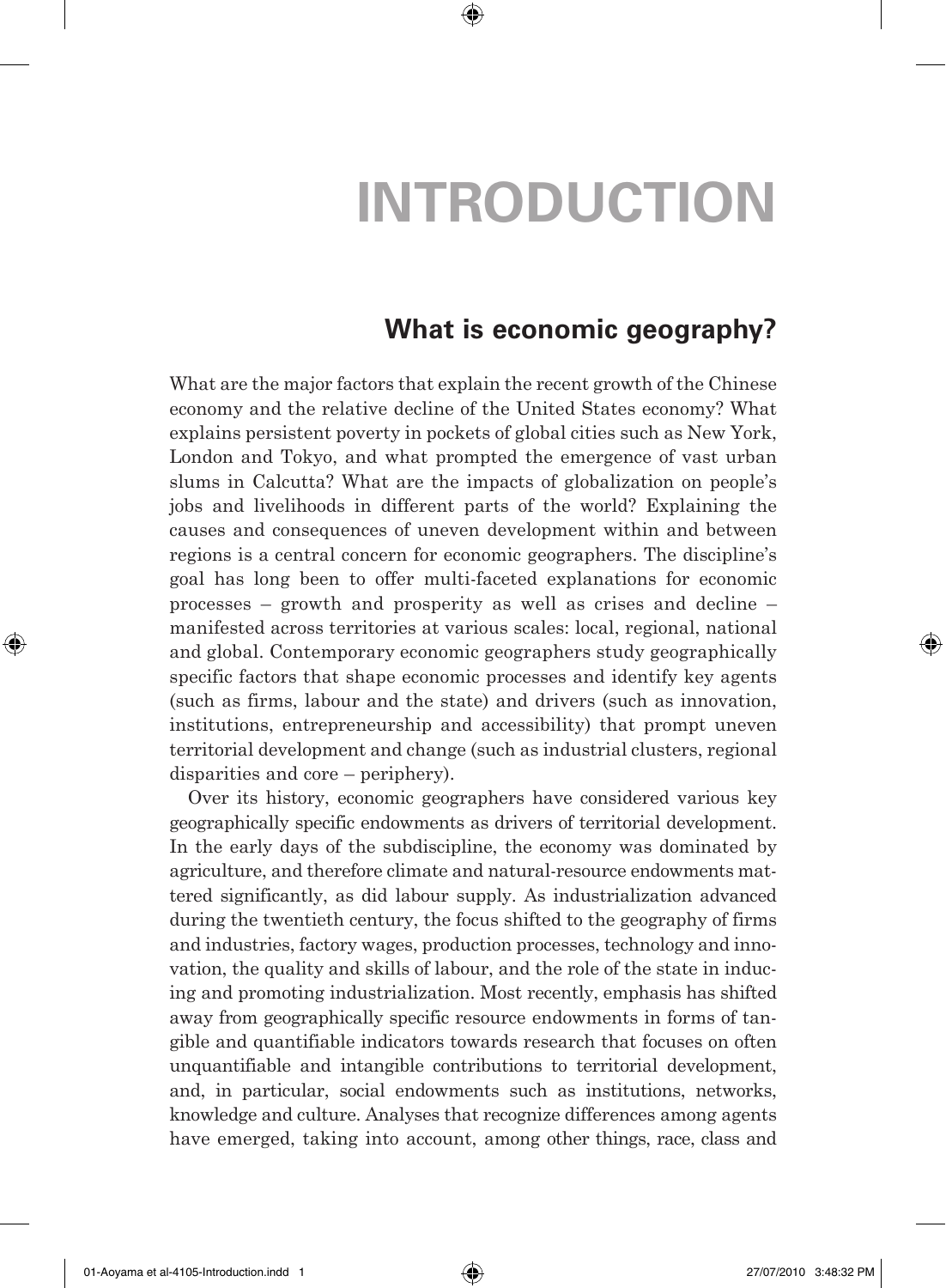⊕

gender. New research themes are also emerging, ones that focus for example on financialization, consumption, the knowledge economy and sustainable development.

Still, economic geography as a subdiscipline of geography has frequently been misunderstood. The confusion is partly attributed to its multiple roots, its heterodox methodologies and its various overlapping interests with other social science disciplines. As we shall show, contemporary economic geography has a long history and represents a wide range of inter- and intra-disciplinary influences from fields such as geographical economics, regional science, urban/regional studies, regional economic development planning and economic sociology. Despite the complex and diverse web of influences, economic geographers are bound together by a common interest in economic processes as fundamentally territorial processes as manifested in the economic fates of communities, cities and regions. The goal of the subdiscipline is to understand the economic processes of a place, rather than using economic factors as independent or intervening variables to explain environmental change (cultural ecologists) or socio-cultural change (cultural/social geographers).

⊕

# **Origins and evolution**

Various interpretations exist on the origin and historical lineage of economic geography. Some argue that the earliest roots of economic geography were deeply linked to British colonialism, which necessitated the study of commercial geography to better understand and improve trade routes and modes of transportation (see Barnes, 2000). Others point to the Germanic location theories of Heinrich Von Thünen and Alfred Weber (who were then followed by Walter Christaller and August Lösch) as the roots of economic geography. Their goal was to develop optimal location patterns for the most efficient functioning of farms, factories and cities, given geographical endowments and accessibility (e.g. transport costs). Location modelling subsequently crossed the Atlantic, where it was incorporated into North American economic geography and became an important foundation of regional science, thanks to Walter Isard.

Yet another lineage of economic geography comes from Alfred Marshall, a notable British economist who was a central figure in the marginal revolution that transformed economics in the early twentieth century.

01-Aoyama et al-4105-Introduction.indd 2 27/07/2010 3:48:32 PM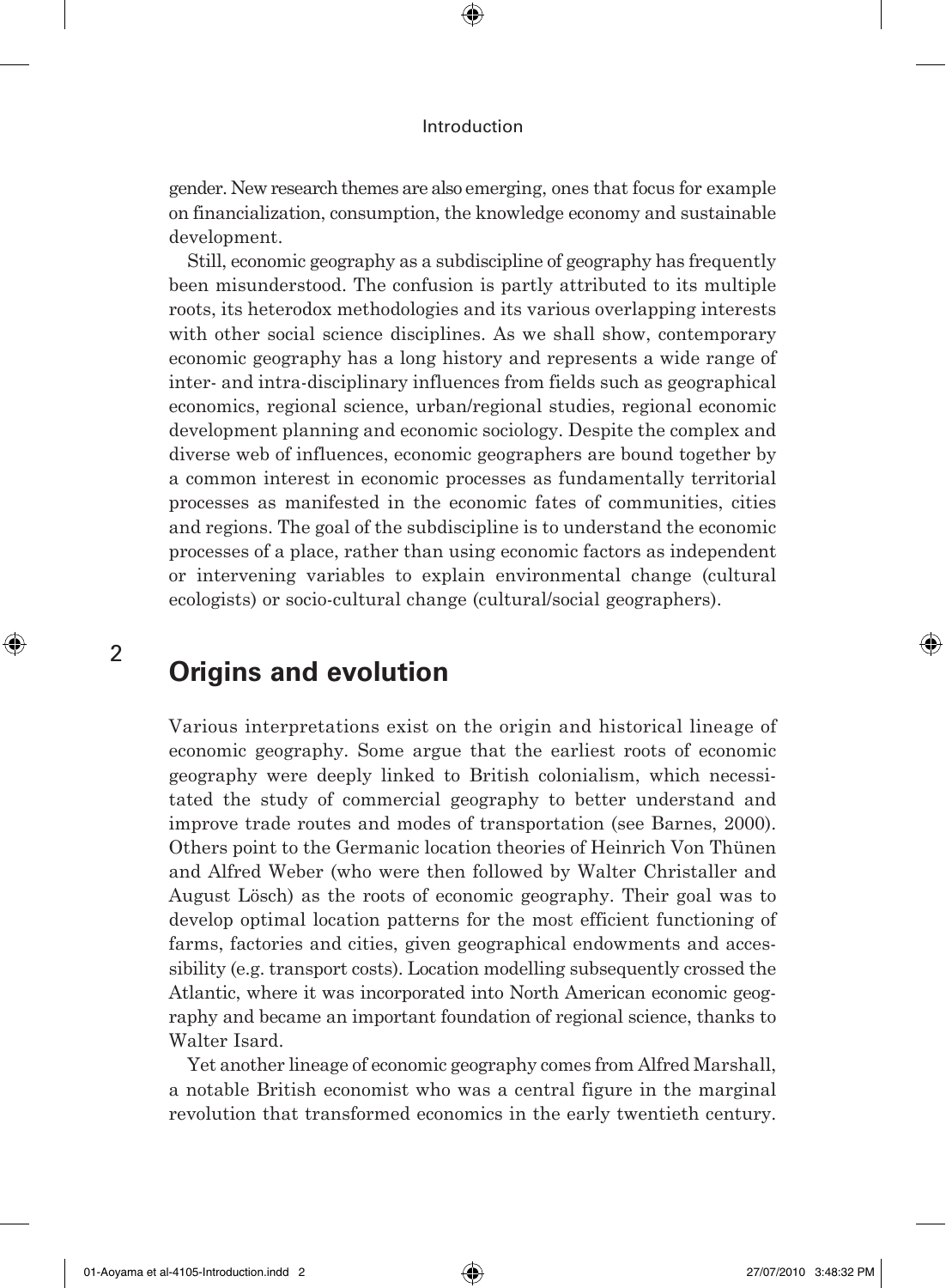⊕

Marshall was among the first to articulate the phenomenon of industrial agglomerations and he highlighted the importance of economies of scale (i.e. the sharing of labour pools and infrastructure) in industrialization. Research on agglomerations/clusters continue to occupy centre stage in contemporary economic geography, although today attention is increasingly shifting from economic to social, cultural and institutional dimensions of clusters. Finally, lineage is also traced to North American human-environmental geography, in which appropriate use of abundant extractive resources in a territory preoccupied scholars and policy makers alike. For example, when the journal *Economic Geography* was established at Clark University in 1925, Wallace W. Atwood, the founding editor, intended to cover areas of research that engaged with human adaptations to natural resources in the process of industrialization. He wrote: 'As citizens of the modern commonwealth we are prepared to act intelligently on the larger problems of national and international economic and social relationships only when we appreciate the possibilities and limitations of the habitable portions of the earth.' (Atwood, 1925) The topics covered were mostly natural-resource industries, such as timber, coal, wheat and the grain trade, and included the study of population in relation to cultivated land.<sup>1</sup>

Thus, economic geography since its inception combined multiple trajectories involving multiple, and sometimes contradictory, epistemologies and methodologies. For example, those who followed Germanic and Marshallian traditions used deductive, scientific methods seeking abstraction and universal application, while those in North American human-environmental traditions (e.g. Keasbey, 1901a; 1901b; Smith, 1907; 1913) regarded economic geography as a 'descriptive science' that would contribute to knowledge by gathering 'concrete information' about lands (i.e. natural resources) and their usefulness to humanity. These early papers reflect the influence of Hartshorne's (1939) regionalist approach, which is largely empirical and idiographic, and they maintain strong ties to physical geography (e.g. see Huntington, 1940).

Subsequently, the Great Depression and the catastrophe of World War II dramatically changed economic geography as imperial expansion ended and the extreme consequences of implementing deterministic concepts into policy and then practice became evident (e.g. the Holocaust). As Fisher (1948: 73) observed, economic geography had 'become an apology for the *status quo*'. This led to a few developments during the 1950s and 1960s. For one, economic geographers sought to move the 3

♠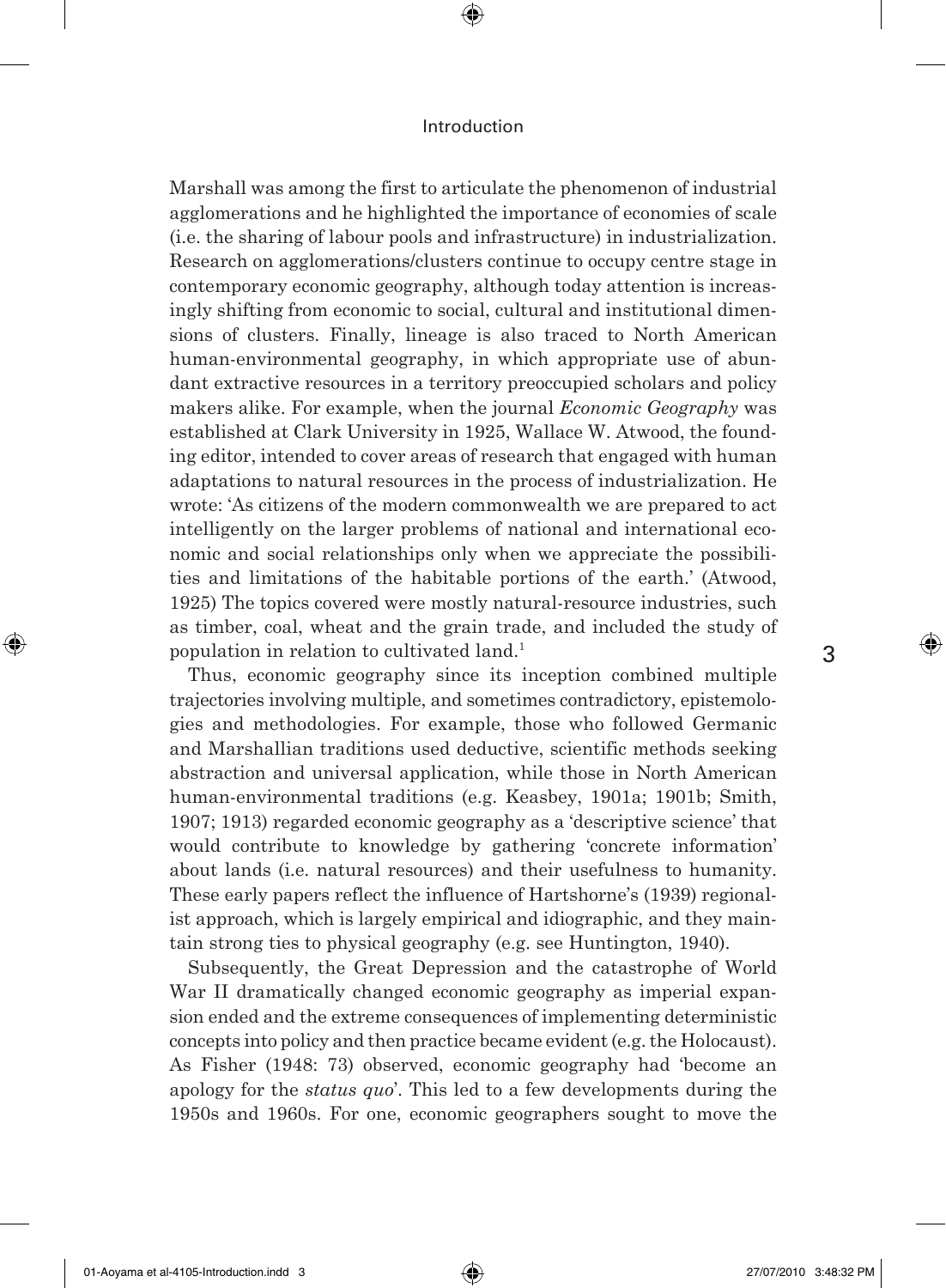$\bigcirc$ 

subdiscipline away from descriptive studies and deterministic theories. For another, the idiographic tradition that emphasizes the specificity of places and regions came head-to-head in the post-World War II period with the theoretically driven views of both neo-classical economics and Marxist structuralism. The fact that some of the early work in humanenvironment economic geography much like the discipline of geography itself – was plagued by environmental determinism did not help support their strictly descriptive approach.

Finally, this period was most profoundly marked by the shift towards spatial science in economic geography, a transformation that was inspired in large part by the work of German location theorists such as Weber, Christaller and Lösch. Otherwise known as the 'space cadets', quantitative, theoretical economic geographers and regional scientists sought to develop universal, abstract, and explanatory spatial theories for industrial location and regional economic evolution. Through works by Hoover (1948), Isard (1949, 1953), and Berry and Garrison (1958), the quantitative revolution was launched, eventually transforming all areas of human geography from descriptive analysis focused on specificity to scientific analysis aimed at developing generalized theories to explain geographical phenomena. The development of new areas of research, including transportation geography, innovation diffusion studies and behavioural geography, further challenged the old methodological orientation. Research on urban economics with abstract models of transportation, accessibility and the structure of metropolitan areas (e.g. Alonso, 1964) dominated the field, and this trend remained strong throughout the 1970s, as indicated by the dominance of published articles in *Economic Geography*. At its apex (e.g. see Scott, 1969; Chojnicki, 1970), the analytical methods used (e.g. Monte Carlo simulations, equilibrium analyses, and predictive statistics) were complex, often highly abstract, and required extensive mathematical training.

## **Diverging trajectories: 1970s–1990s**

Beginning the late 1960s, some economic geographers began making an initial foray into new areas of scholarship. This was largely in response to geo-political conflicts, environmental and political crises, the social turmoil of the late 1960s, and the global economic slow-down of the 1970s. The limits of American scientific management and associated

4

⊕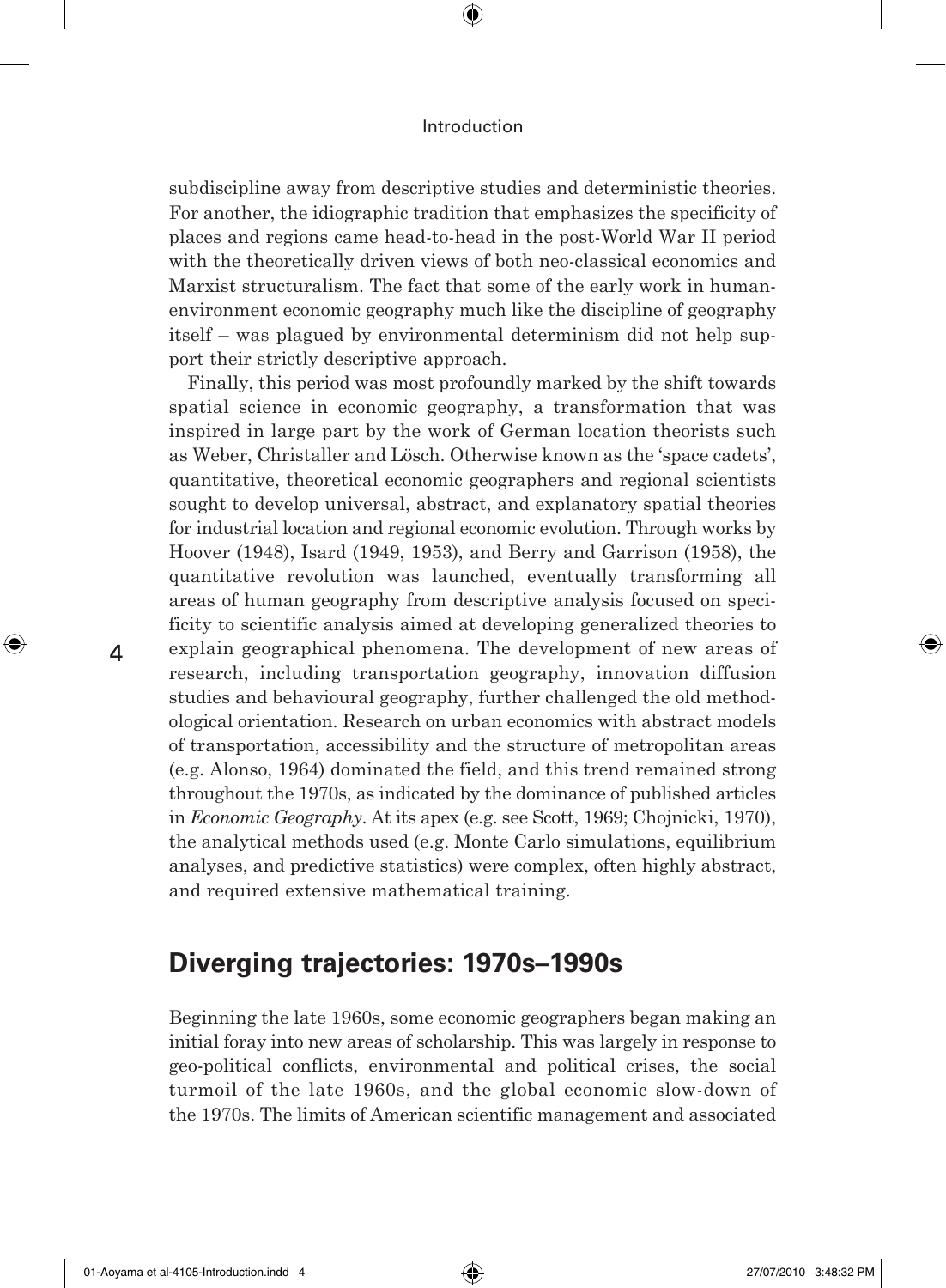⊕

mass production, the Keynesian welfare state, and deindustrialization in United Kingdom and the United States not only helped to generate new themes for economic geographers but also prompted stronger links to macro-theories on the structure and organisation of economies. David Harvey's conversion from positivism (e.g. see Harvey, 1968, 1969) to Marxism and political activism (e.g. see Harvey, 1974) is emblematic of the increased interest in the early 1970s in politics, as well as poverty, race and class, especially in the inner cities of the industrialized world. These changes also opened economic geography to the influences of structuralism, such as dependency theory (Frank, 1966) and world system theory (Wallerstein, 1974), then dominant in other social sciences.

Others chose to learn from work primarily by labour economists in North America (Bluestone and Harrison, 1982; Piore and Sabel, 1984) and in France (Aglietta, 1976), or sought to engage with newly emerging branches of economics (evolutionary economics by Nelson and Winter, 1974, institutional economics by Williamson, 1981) and business/ management studies (e.g. work on industrial organization by Chandler, 1977). Upon recognizing that innovation and technological change hold potential for new industries and job creation after deindustrialization, debates over the French Regulation School and flexible specialization dominated the conversation, with an emphasis on the link between various types of innovation and economic growth. Pursuing these themes further, the 1980s saw growing interest in the organizational aspects of production (with emphasis on high-technology manufacturing industries) and its geographic consequences (particularly with respect to regional and national competitiveness) (see, for example, Malecki, 1985; Scott and Storper, 1986; Castells, 1985); in addition, focus increasingly shifted towards highlighting strategies for urban and regional growth in national and international contexts (see Clark 1986; Schoenberger, 1985).

At the same time, another new branch of economic geography was emerging. This was represented by those who became increasingly steeped in work by French and German philosophy and drew significantly from political theory, critical social theory, cultural studies and architecture (Dear, 1988; Harvey, 1989; Soja, 1989). This group incorporated themes from post-modernism, post-structuralism, feminist theory and cultural geography, and rejected the positivistic underlying assumptions that had dominated economic geography to date. Furthermore, 5

♠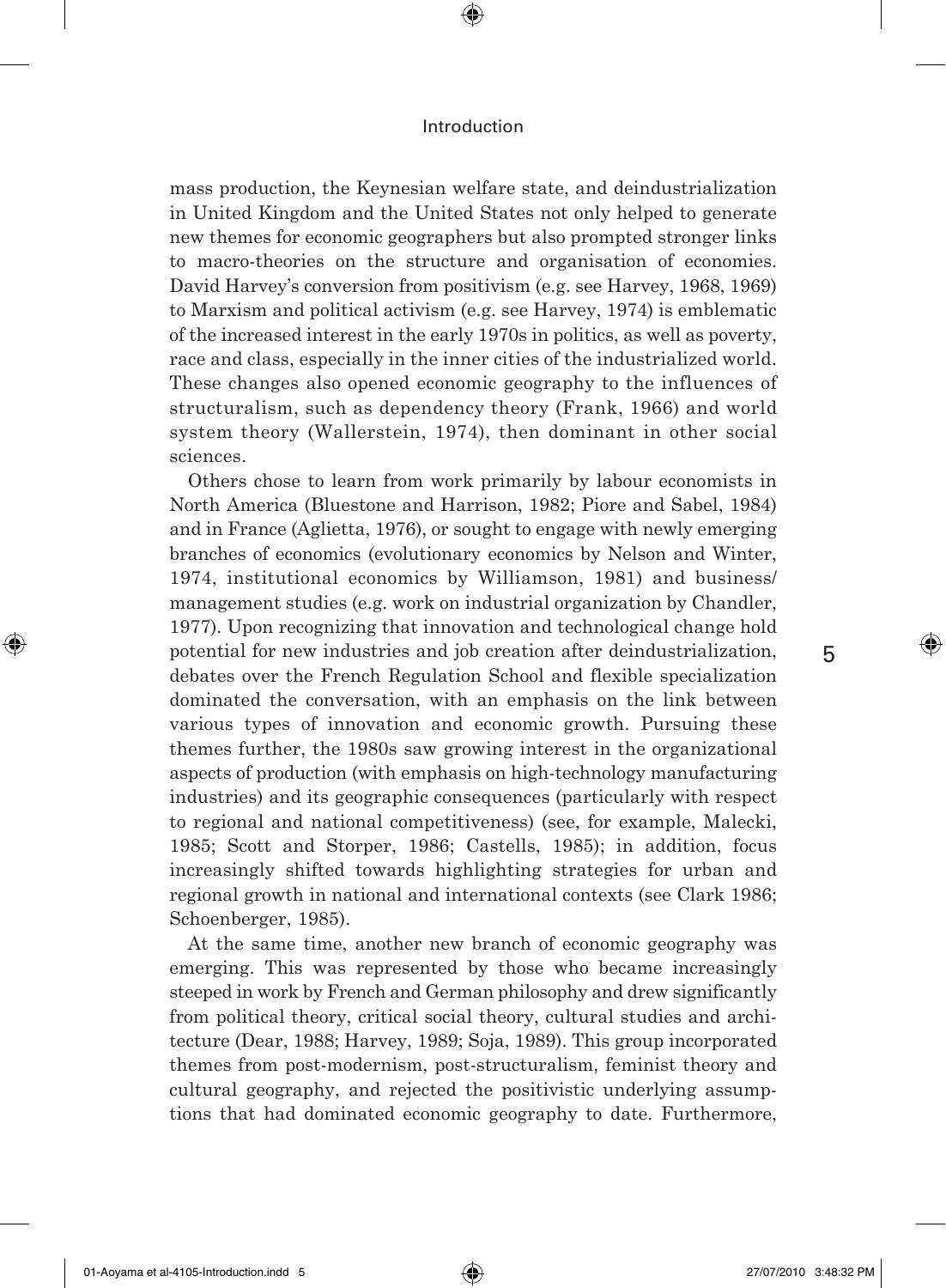⊕

the on-going globalization of economies resulted in greater interest in the socio-cultural factors that affect economic growth in various parts of the world. Some took inspiration from sociology (Castells, 1984; Giddens, 1984; Granovetter, 1985) to seek new frameworks that incorporate sociocultural aspects of economic change. These trends combined together became known as the 'cultural turn' in economic geography.

Thus, economic geography became even more heterodox since the 1970s, with a variety of ideological orientations, such as Ricardian, Keynesian, Marxian, Polanyian, Gramscian, Schumpeterian, as well as broadly neo-classical, evolutionary, institutional, cultural and critical approaches to co-exist in the subdiscipline. Whereas area studies and ethnography have been closely associated with anthropology, political science and sociology, industry studies are conducted by scholars active in business/management and in economic sociology; and regional science is dominated by neo-classical economists. This disciplinary and ideological mix has contributed to further diversify methodological approaches, which now include econometrics and statistical analysis, questionnaire surveys, structured and semi-structured interviews, and participant observation. As economic geographers we conduct structuralinstitutional analysis, cultural analysis, policy discourses, social network analysis, as well as archival and textual analysis (see Barnes et al., 2007). Also, the advent of corporate geography in the 1980s meant that access to firms became increasingly important to researchers, and with data becoming increasingly proprietary, economic geographers have opted for unconventional and mixed-methods in their research. Thus, methodological pallets for economic geographers have greatly expanded during this period, and have firmly moved beyond exclusively positivist economic analysis.

## **Economic geography since the 1990s**

Economic geography since the 1990s reflected these diverse shifts that had occurred since the crises of the 1970s. The rebirth of economic geography, known as the 'new economic geography' (NEG), was claimed by different groups, including those who catered to the epistemological segment of the 'cultural turn' (e.g. post-modernism/post-structuralism) and those with econometric interests, strongly influenced by the work of Krugman (1991). The latter group of geographical economists gradually

6

⊕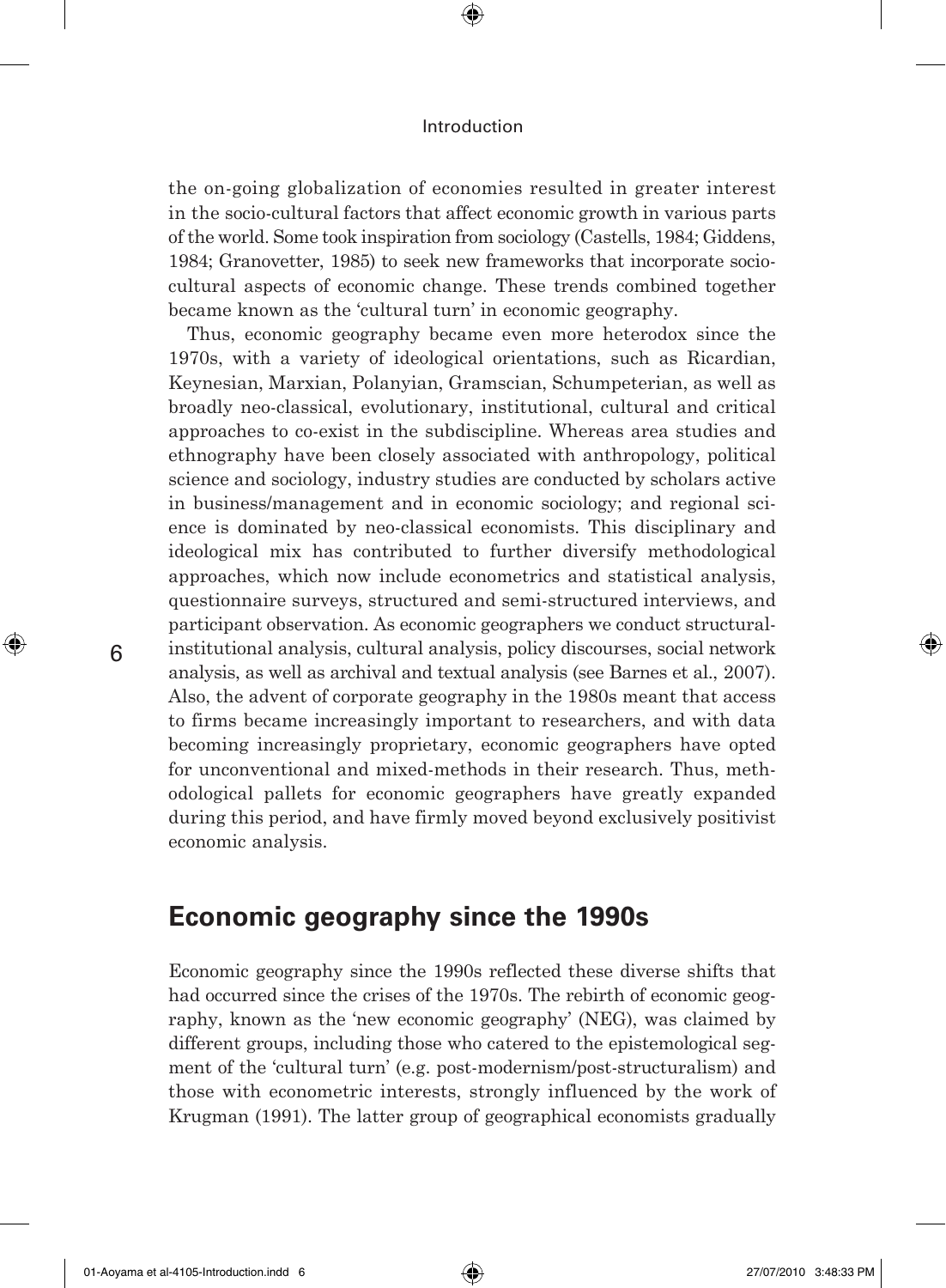$\bigcirc$ 

gained legitimacy for the use of NEG in the 2000s. At the same time, to better understand the emergence of multinational corporations (MNCs) and spatial implications, and to treat on-going globalization as an explicitly territorial process, economic geographers have attempted to link geographically specific endowments with global networks. This effort has in part been supplemented by continuing influences from economic sociology, this time in the form of global commodity chains (Gereffi, 1994).

Another recent change in economic geography has to do with geographic orientation, which has shifted from predominantly industrialized economies to include emerging economies, and there is an on-going dialogue between economic geographers and development geographers on various themes of common interests. This is a significant change for economic geography, which has been concerned primarily with building theories and gathering empirics in advanced industrialized economies. Thus, although the history of the subdiscipline has long been strongly centred around debates in and about North America and parts of Western Europe (in particular, the United Kingdom), the Anglo-American tradition in the discipline is gradually being transformed by the globalization of the subdiscipline itself. The previous dominance of Anglo-American economic geographers will doubtless give way as the next generation brings new ideas based on their far more diverse experiences.

As broad as the field of economic geography has been, significant new conversations and linkages are being forged today, such as that between geographical economics and economic geography, with the former mainly populated by economists and the latter by geographers.<sup>2</sup> Geographical economics is strictly a branch of economics, aimed at formalizing methodology with roots in international trade theory (e.g. see Combes et al., 2008). Most economists who attempt to model growth and trade across more than one spatial unit of analysis fall into this category. Analysis on the role of proximity is often optional, and the associated rise of agglomeration externalities is typically resolved by assumptions on the mobility of labour and capital. Krugman's (1991) definition of economic geography as the study 'of the location of factors of production in space' (483) exemplifies the approaches taken in geographical economics.

In contrast, economic geography remains a distinctive subdiscipline in geography that focuses on economic differences, distinctiveness and disparity across places; the political, cultural, social and historical dimensions of industrial and regional development; inter-scalar (e.g. global-to-local) 7

♠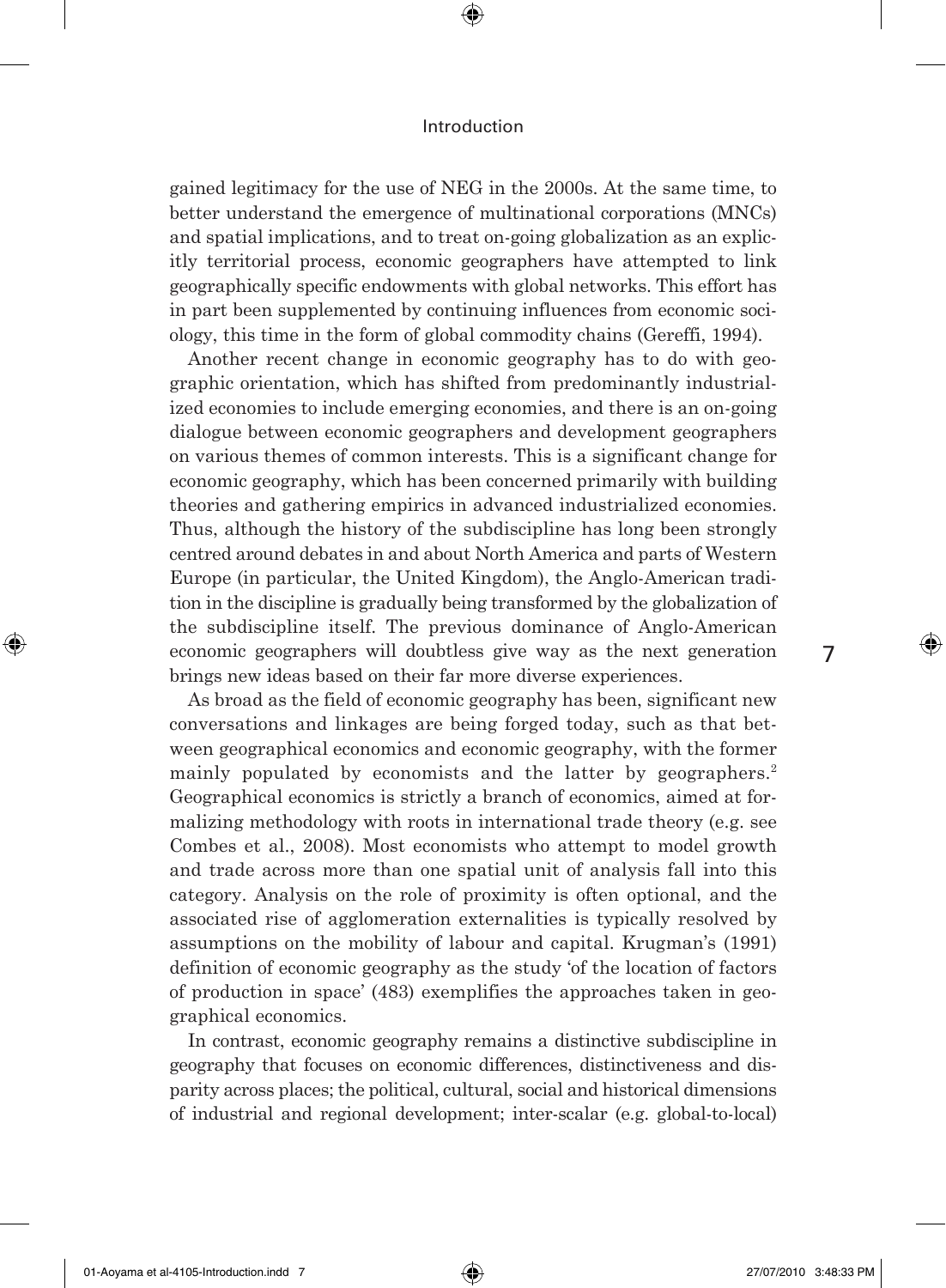$\bigcirc$ 

economic relationships and their significance for firms, industries and regions; and the causes and consequences of unevenness in the world economy. Regardless of multiple trajectories, one of the most important and distinguishing features of economic geography from economists has been its empirical orientation. Globalization has raised new and important questions about the interconnections and interdependencies among economies, about the processes through which regions develop and compete, and about the utility of classical theories for explaining contemporary economic trends and challenges. Moreover, like globalization itself, a new generation of scholars is expanding the field geographically beyond Western Europe and North America in order to understand these relationships, processes and challenges.

# **The goal and organization of the book**

This book covers the breadth of economic geography from its origins to the present and from developed to developing countries and regions, but it does so without losing sight of what has been the 'core' of economic geography. The writing of this book rose out of our collective concerns that contemporary debates have at times lost sight of what has been learned in the past; neglect of the discipline's history and conceptual roots not only leads to reinventing the wheel, it can prevent further theoretical advances in a field of study. The historical continuity and evolution we highlight in this book are intended to help students and scholars see the links between contemporary themes and earlier, often classical, work, thereby enabling the contextualization of emerging concepts in the various intellectual traditions that have characterized the field.

Our goal is to reconnect old ideas and new phenomena, and we do so by systematically demonstrating the relevance of historical concepts to contemporary debates and showing that what are viewed as newly emerging themes have long intellectual traditions. Each chapter offers origins, initial and subsequent conceptualizations and their transformation. In addition, we examine key contemporary problems and how each concept is used and applied today in order to provide explicit links between contemporary problems with theoretical debates. In doing so, we provide an overview of the key concerns of economic geographers, how these concerns have changed over time, how they are inter-linked and, in some cases, how they have co-evolved.

8

⊕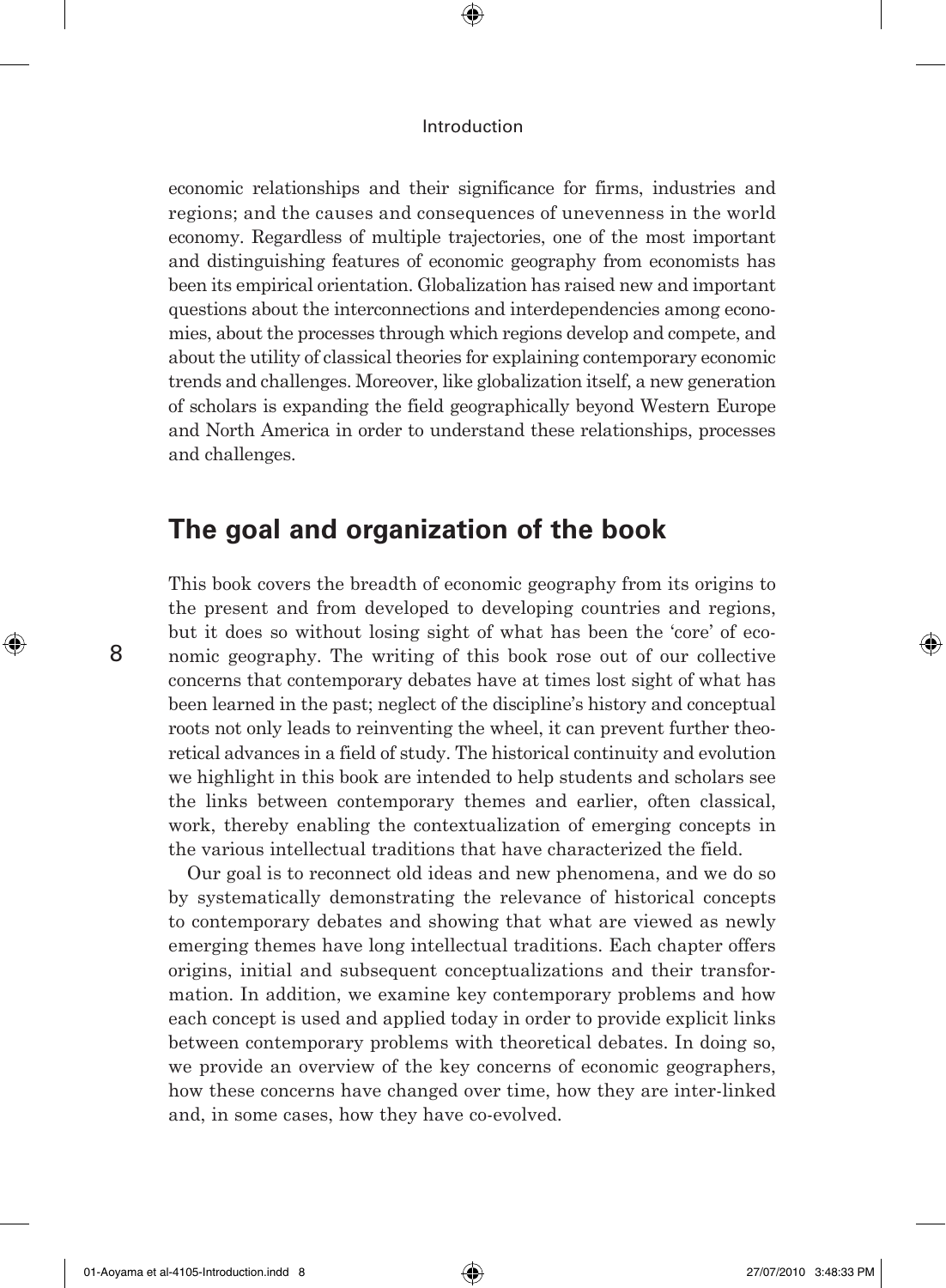⊕

We have chosen 23 key concepts as points of departure for various ideas that are central to understanding economic geography. Figure 1 shows the organization of the book. These concepts were chosen by their importance over an extended history of the discipline and continue to hold contemporary importance. Some key concepts are agents and drivers, while others are contextual conditions, and yet others are outcomes and spatial manifestations. Furthermore, although the prominence of each concept has waxed and waned, each provides an entry point to a variety of research questions. Collectively, these key concepts combine methodological and ideological orientations, and together they span the field.

There are many ways to organize this book. As we shall show, these key concepts have varying inter-disciplinary links. Some are closely associated with a branch of economics (neo-classical, Marxist, evolutionary and institutional economics), while others are associated with sociology, cultural studies and critical theory. In addition, some of the grand theorizing conducted in economic geography has been based on evidence from just a few industries. For example, the automobile industry has dominated the theory of Fordism/Post-Fordism whereas the garment industry has traditionally been central to the analysis of global value chains.

Section 1 begins with the key concepts that function as important agents of economic change: Labour, Firm and State. The relative importance of these agents has waxed and waned over time. Labour has long been a key factor input to production, forming the foundation of the drivers in Section 2. Firms emerged as a central focus particularly in the 1970s and 1980s, with influences from behavioural geography as well as from business/management studies. Firms are also an important unit of analysis for the key concepts in Section 3: Industries and Regions in Economic Change. Finally, economic geographers have long recognized the state as a key agent of economic growth, as reflected in debates on core–periphery and subsequent studies of industrial restructuring in the core along with the emergence of newly industrializing economies of East Asia.

Section 2 covers key drivers of economic change – Innovation, Entrepreneurship and Accessibility. In innovation, we discuss three branches of economics (neo-classical, Schumpeterian, evolutionary) that have been influential in economic geography. Studies of Innovation and Entrepreneurship suggest the importance of the Schumpeterian tradition 9

♠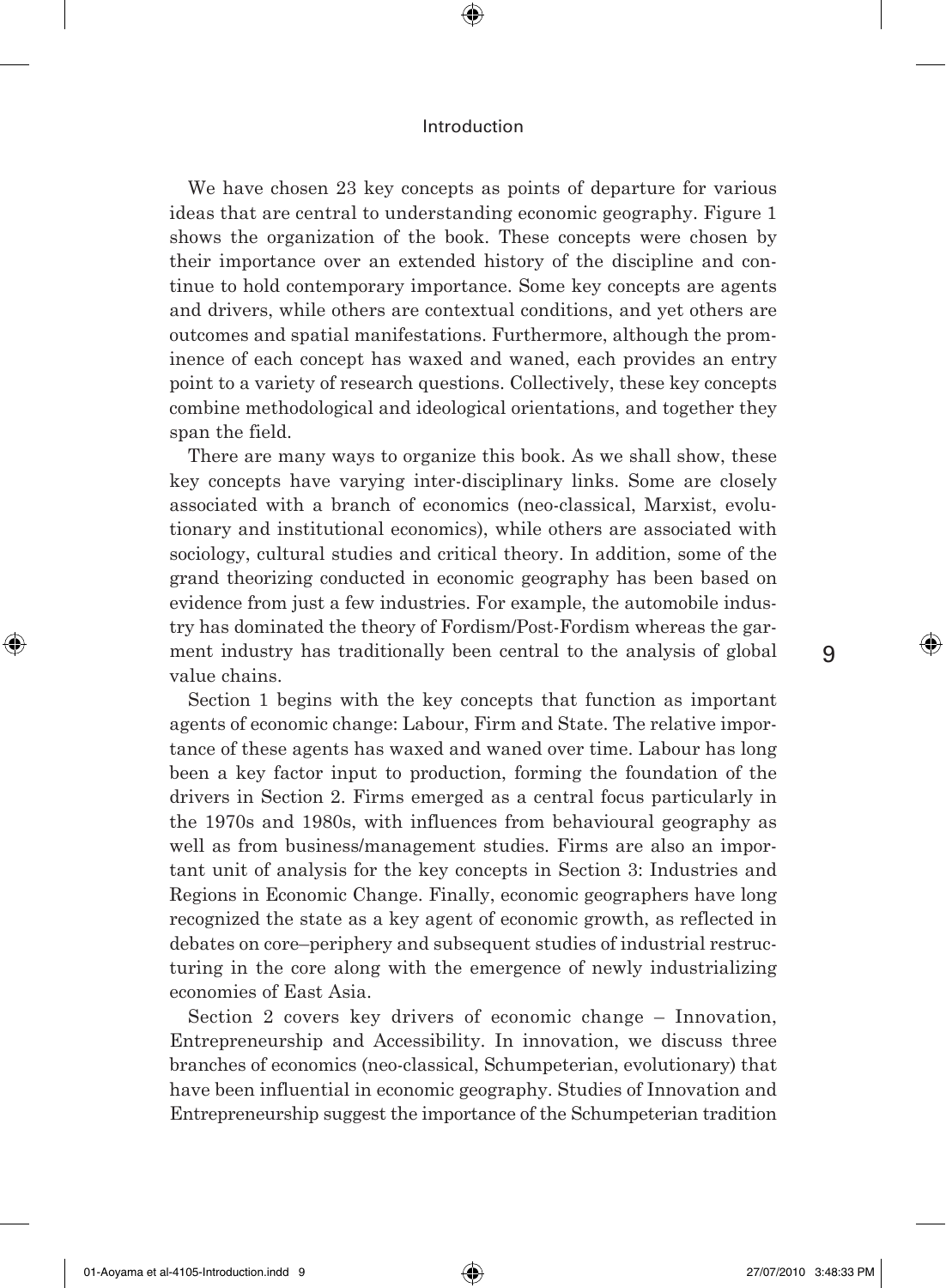⊕

in contemporary economic geography, and they represent an important interface to economic development policy. The role of innovation and entrepreneurship is carried forward by key concepts such as Industrial Clusters (Section 3) and Knowledge Economy (Section 6). Accessibility is perhaps the most fundamental socio-geographic concept that affects mobility, and has enduring effect on the day-to-day livelihoods of people. Accessibility has also acquired new meaning with the advent of the Internet.

In Section 3 we turn to four key concepts that are the basics for understanding the role of industries and regions in economic change. The chapter on Industrial Location covers the work of many who are considered the founding fathers of the discipline. Regional Disparity is one of the oldest and recurring policy concerns, and a central motivational issue for economic geography as a discipline. Understanding Industrial Clusters is popular among contemporary scholars and policy makers, but we show that the concept has deep historical roots. In Post-Fordism, we examine the historical trajectories of dominant industrial organization (primarily based on empirical evidence from the automobile industry) and key terminologies associated with them, including Taylorism, Fordism, and Post-Fordism.

Section 4 shifts focus to key concepts that are integral in analyzing Global Economic Geographies. What are the different ways that economic geographers understand inequality in the global economy? Core–Periphery primarily covers the tradition of world-system theory arising out of structural Marxism, whereas the chapter on Globalization emphasizes the operations of multinational corporations (MNCs) in building industrial organizations at the global scale and encompasses a broad array of theoretical and empirical debates over the geographic and strategic roles of multinational corporations as well as critiques of globalisation. With Circuits of Capital, we return to a Marxian interpretation of urban and regional development with flows of capital. Finally, Global Value Chains includes the work of scholars who employ commodity chain analysis (primarily of the garment industry, and more recently, of agro-food businesses) to understand how MNCs spatially organize their production and sourcing activities and whether lowertier suppliers, who are often based in developing countries, can upgrade the value of their contributions to the global economy.

Section 5 includes key concepts that represent analytical tools to understand socio-cultural contexts. These contexts not only serve as key

10

♠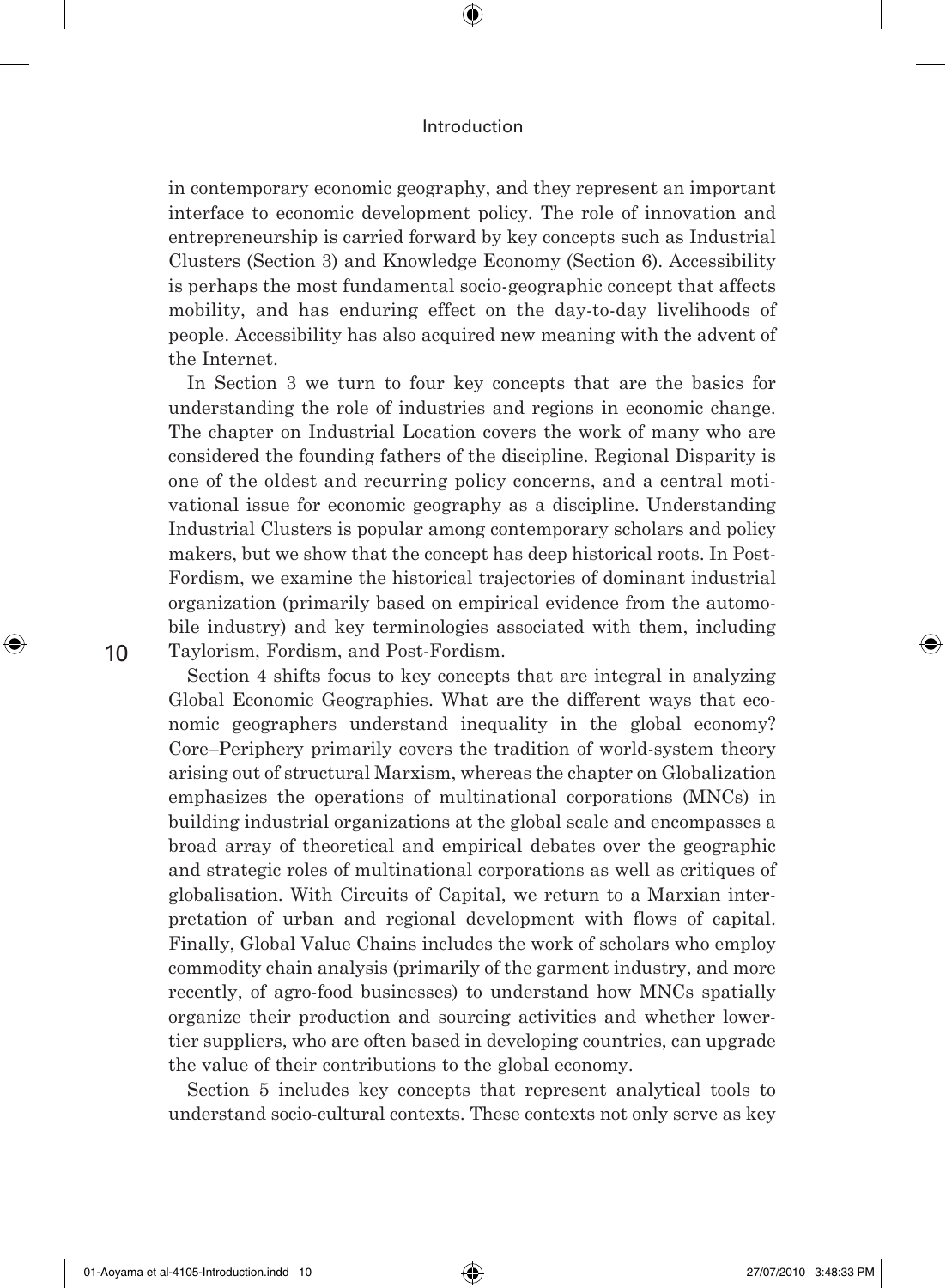⊕

geographic determinants of economic activities; they also represent many contemporary views actively adopted by economic geographers today. In Culture, we review the renewed importance of culture prompted by the inter-disciplinary 'cultural turn', as well as the characteristics and critiques of post-modernism and post-structuralism and the subsequent development of culturally oriented research, including research on global convergence, conventions and norms, and the cultural economy. Under Gender, we address the contributions of feminist economic geography in better understanding variations in access to economic opportunity and in the economic processes that create regional diversity. Institutions help explain economic growth today, and in this chapter we include both economic and sociological interpretations of institutions. In Embeddedness our emphasis is on the analysis of social relations, illustrating how the social pervades the economic, with implications for the economic growth potential of places. Lastly, the socio-cultural contexts structuring economies can be viewed as compilations of Networks which are horizontal, flexible and infused with power relations.

The final section focuses on emerging concepts that represent economic trends of increasing significance in the twenty-first century. Although the idea of a Knowledge Economy was conceived in the 1960s, this concept has been steadily gaining in significance as the basis for newly emerging sectors of economic activities has shifted from natural to knowledge-based resources. Similarly, the Financialization of economies did not emerge overnight, but has been in progress since World War II and will gain more importance with the financial crisis of the 2008. Consumption is a relatively new focus for economic geographers, who have long been preoccupied with production. Cross-disciplinary fertilization and learning from other disciplines are therefore prominent in research on consumption today. Finally, Sustainable Development emerged in the 1980s, and we expect to see more research at the intersection of climate change and economic change in cities, suburbs and in developing countries. While these concepts are still evolving, we offer some exploratory discussions on the emerging significance of the debates that surround these concepts.

The book was truly a collective endeavour. We had numerous retreats and extensively commented on, critiqued and edited each other's writing. After the outline for each chapter was collectively agreed upon, each chapter was initially drafted by a single author and was developed further with extensive comments and edits involving all authors. Nonetheless, we 11

♠